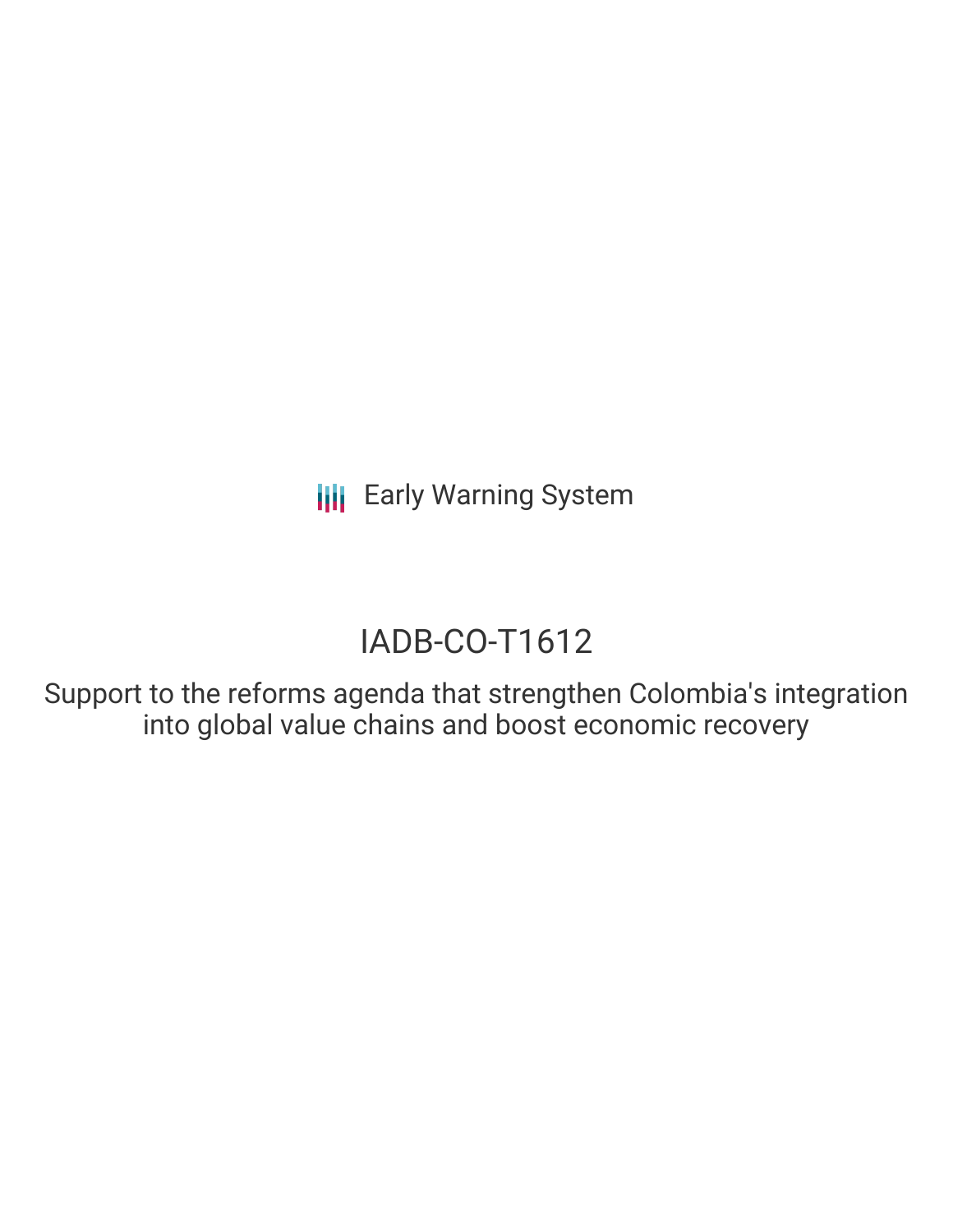

Support to the reforms agenda that strengthen Colombia's integration into global value chains and boost economic recovery

### **Quick Facts**

| <b>Countries</b>               | Colombia                                                      |
|--------------------------------|---------------------------------------------------------------|
| <b>Financial Institutions</b>  | Inter-American Development Bank (IADB)                        |
| <b>Status</b>                  | Approved                                                      |
| <b>Bank Risk Rating</b>        | C                                                             |
| <b>Borrower</b>                | Government of Colombia                                        |
| <b>Sectors</b>                 | Industry and Trade, Law and Government, Technical Cooperation |
| <b>Investment Type(s)</b>      | <b>Advisory Services, Grant</b>                               |
| <b>Investment Amount (USD)</b> | \$0.30 million                                                |
| <b>Project Cost (USD)</b>      | \$0.30 million                                                |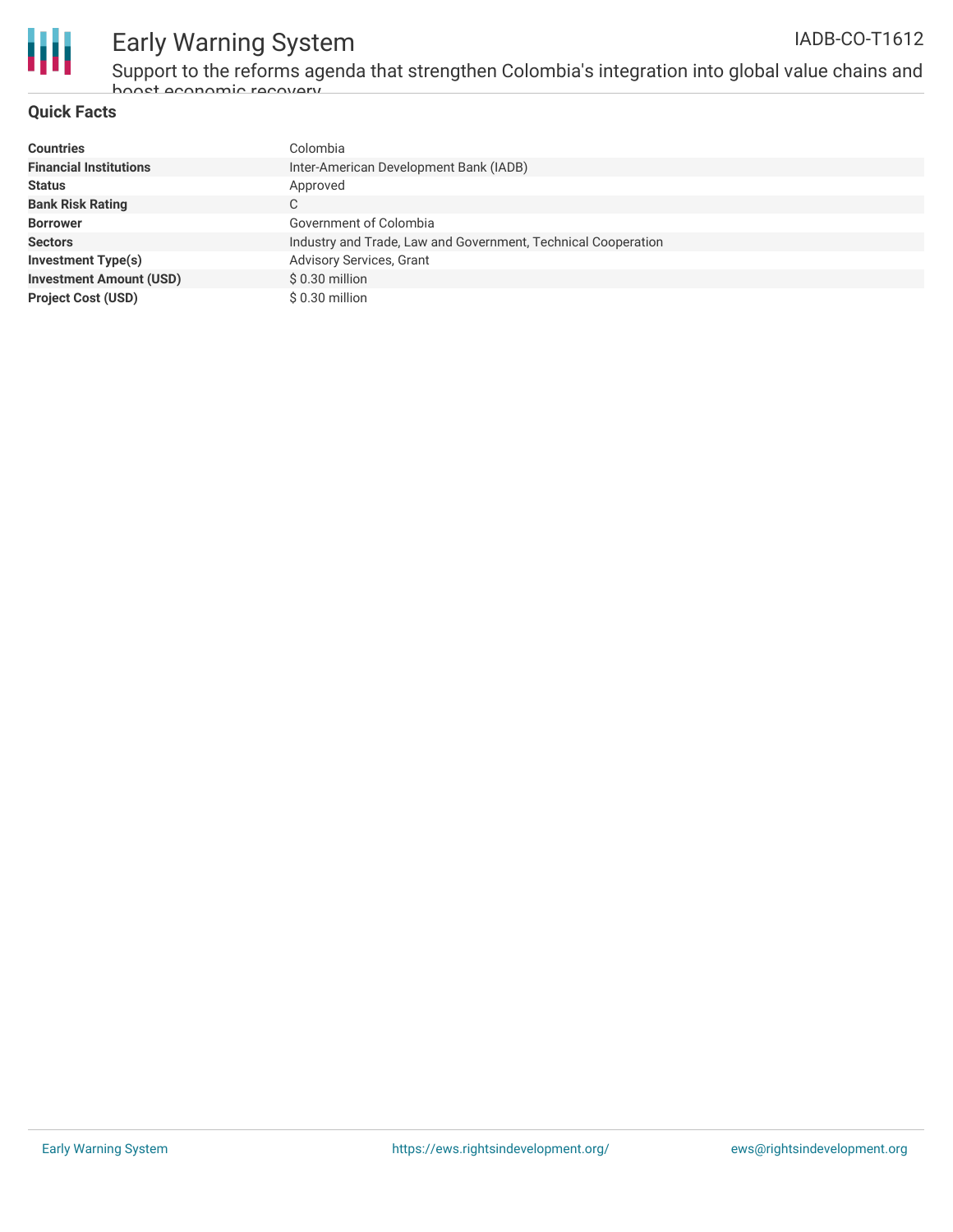

#### Early Warning System Support to the reforms agenda that strengthen Colombia's integration into global value chains and IADB-CO-T1612

boost economic recovery

### **Project Description**

The objective of the TC is to support the development of a series of policy reforms and programs aligned with operation PBL CO-L1268, necessary to fulfill its objective of strengthening Colombia's integration into global and regional value chains to promote economic reactivation and job recovery. Specifically, it will promote (i) the improvement of the business climate to attract efficiency seeking foreign direct investment; (ii) the deepening of trade facilitation and integration strategies to improve the country's competitiveness in international markets; (iv) the productive and export reactivation of the business sector for its effective insertion in the global value chains.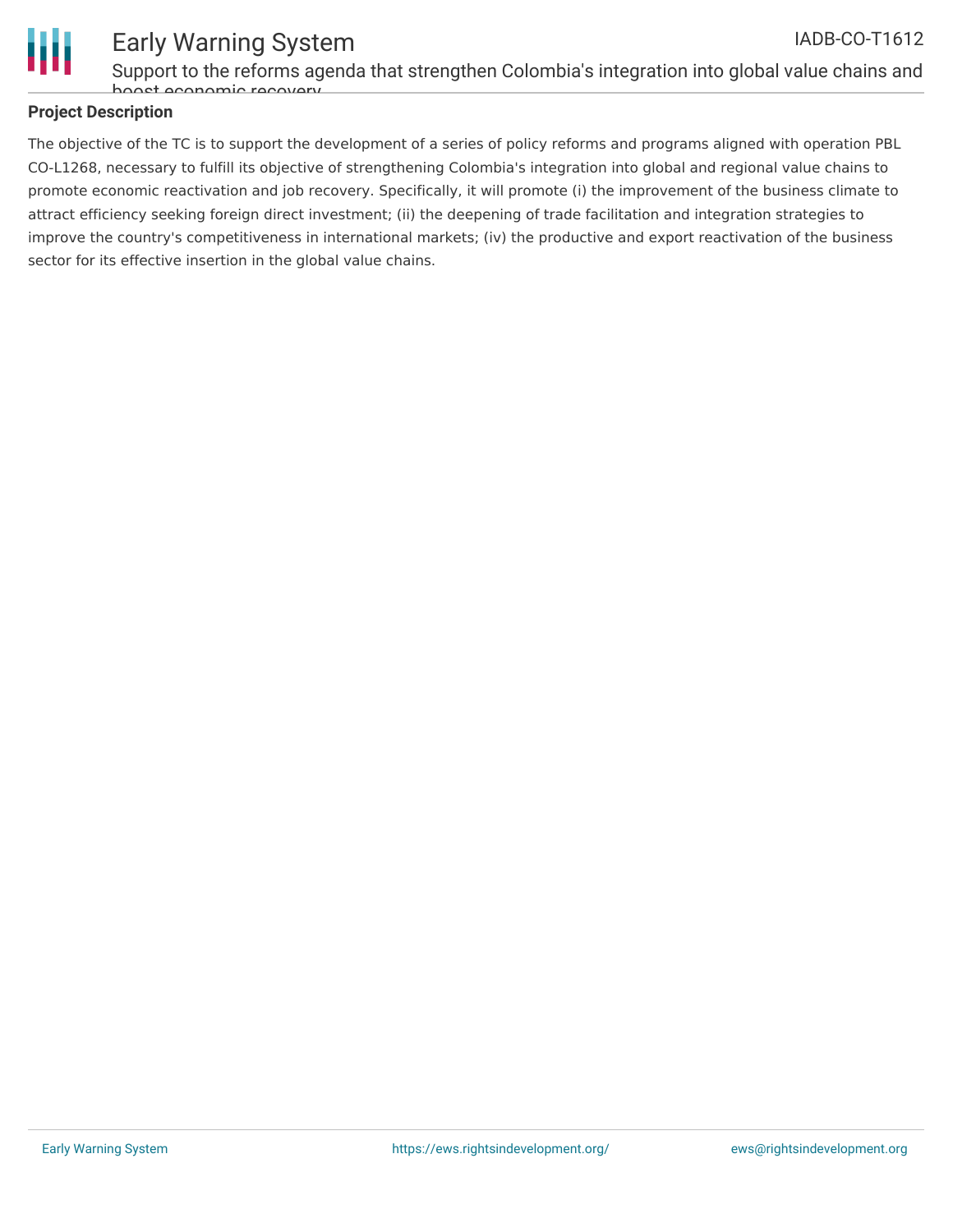

## Early Warning System

Support to the reforms agenda that strengthen Colombia's integration into global value chains and boost economic recovery

### **Investment Description**

• Inter-American Development Bank (IADB)